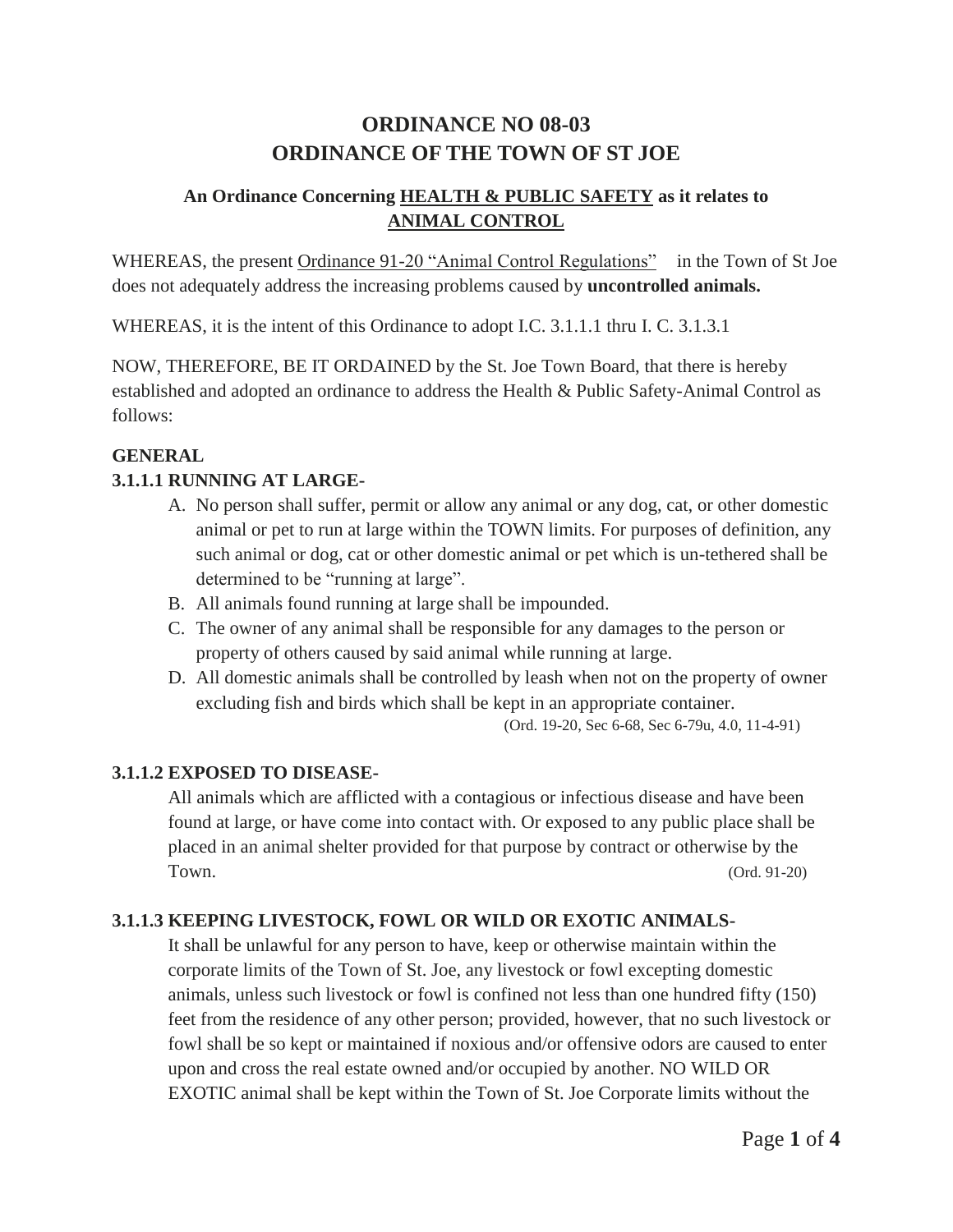necessary state and/or federal permits. Provide further that any animal or any type may be kept in a zoological garden which must be set up in a prescribed area zoned for such purposes. (Ord. 91-20 2.26, 11-14-91 Sec. 6-79o; Ord. 91-20 2.8, 11-4-91 Sec 7-76)

#### **3.1.1.4 HARBORING VICIOUS ANIMALS-**

Sec. 6-79q It shall be unlawful for any person to keep or harbor any cross, vicious or unruly animal. **It shall be unlawful for a person to feed, tease, tantalize, molest, or provoke any animal in the Town of St. Joe without the express consent of the animal's owner, if any, while the animal is on the owner's property or under the owner's control.** (Ord. 91-20, 3.2, 11-4-91)

#### **3.1.1.5 ANIMALS DISTURBING THE PEACE-**

It shall be unlawful for a person to own or keep any animal which by frequent or habitual howling, yelping, barking, screeching, other vocalization or making other loud or unusual noise or otherwise shall cause serious annoyance or disturbance to the peace and/or quiet of the neighborhood. **FOR A PERIOD OF NINE (9) HOURS, FROM 9:00PM TO 6:00AM OR MORE THAN CONTINUED PERIOD OF THEN (10) MINUTES IN ANY TWENTY-FOUR (24) HOUR PERIOD.** (Ord. 91-20, 2.24, Sec. 6-79m 11-4-91)

#### **3.1.1.6 NOXIOUS ODORS-**

- A. No person shall have, keep or otherwise harbor any dog, cat or other domestic animal or pet in the Town of St. Joe if noxious and/or offensive odors caused to enter upon or across the real estate owned or occupied by another or upon or across any public right-of-way.
- B. It shall be the duty of the owner of the property where any violation exists to eliminate the violation by removing the substances, materials or animal excrements giving rise to any odor and to maintain the premises free from such unwholesome substances. Should the owner, upon proper notice in writing, fail or refuse to remove the violation, the Town may enter upon the premises where the violation exists and abate the violation by removal of the substances, materials or animal excrement giving rise to the offensive odors and by impounding the animal found on the premises. The animal so impounded shall be placed in an animal shelter provided for that purpose.
- **3.1.1.7 SECURING ANIMALS-** No animal shall be hitched, tied, or fastened by any rope, chain or cord that is directly attached to the animal's neck. Animals that must be tied, hitched, or fastened to restrain them must wear a properly fitted collar or harness made of leather or nylon, not of the choker type. This is not to prohibit the proper use of choker collars in the training of animals. The tying device shall be attached to the animal's collar or harness and shall be at least six (6') foot in length.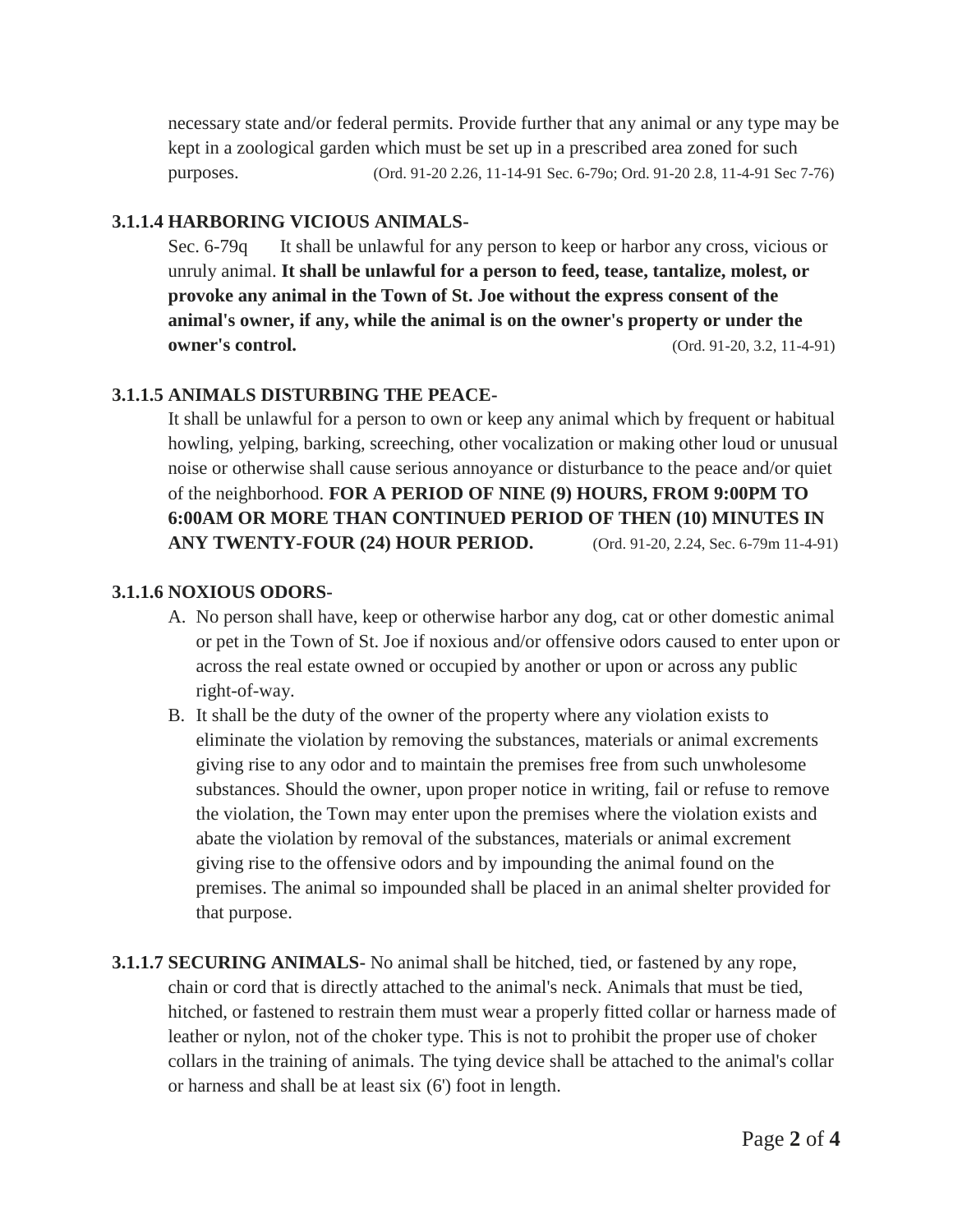#### **IMPOUNDMENT**

- **3.1.2.1 REDEMPTION - SEC 1** The owner of any animals impounded pursuant to this Code Article may, within (5) five days after the impoundment redeem the animal by paying all the expenses incident to impounding such animal, caring for the animal and paying any lawfully imposed and unpaid license fees for such animals that have accrued up to the time of redemption.
- **3.1.2.2 DISPOSITION WHEN NOT REDEEMED - SEC 2** Any animal impounded pursuant to the provisions of this Code Article which is not redeemed by its owner with (5) five days after it has been impounded may, at the election of the impounding supervisor, be sold or destroyed in a humane manner.
- **3.1.2.3 VACCINATION OF DOGS REQUIRED -** No dog impounded for running at large shall be released to any person unless said dog, prior to such release, has received vaccination for rabies, and the person receiving said animal can provide written proof of rabies vaccination prior to release of impounded dog.

(Ord. 91-20, 2.4, Sec 6-72)

- **3.1.2.4 DEFINITIONS** Sec 4 The following terms and phrases shall apply in the interpretation and enforcement of this Code article.
	- A. LIVESTOCK AND FOWL Livestock and fowl shall be construed to mean all animals and fowl that provide food and/or are beasts of burden such as cattle of all species, cows, bulls, horses, mules, ponies, burros, goats, sheep, hogs, chickens, ducks, and any other animals of a similar kind, mature, type or use.
	- B. DOMESTIC ANIMALS. Domestic animals shall be construed to be dogs, cats, parakeets, canaries, and other small animals or birds which are normally kept within the living quarters of an abode.
	- C. WILD ANIMALS. Wild animals shall be construed to mean all poisonous reptiles or any other dangerous or carnivorous wild animal or reptile, any vicious or dangerous domesticated animals or any other animal or reptile of wild, vicious or dangerous propensities. This term shall include but not be restricted to apes, bears, constrictor snakes over six (6) feet in length, coyotes, deer, foxes, gamecocks, and other fighting birds, monkeys and wolves.

#### **PENALTIES**

### **1.1.3.1 PENALTIES AND DISPOSITION OF FUNDS**

A. Any person who violates the provisions set forth in this Ordinance shall pay a civil penalty in a sum of not less than Twenty-Five Dollars (\$25.00), nor more than Two Hundred Dollars (\$200.00) and each day's continuance constitute a separate offense.